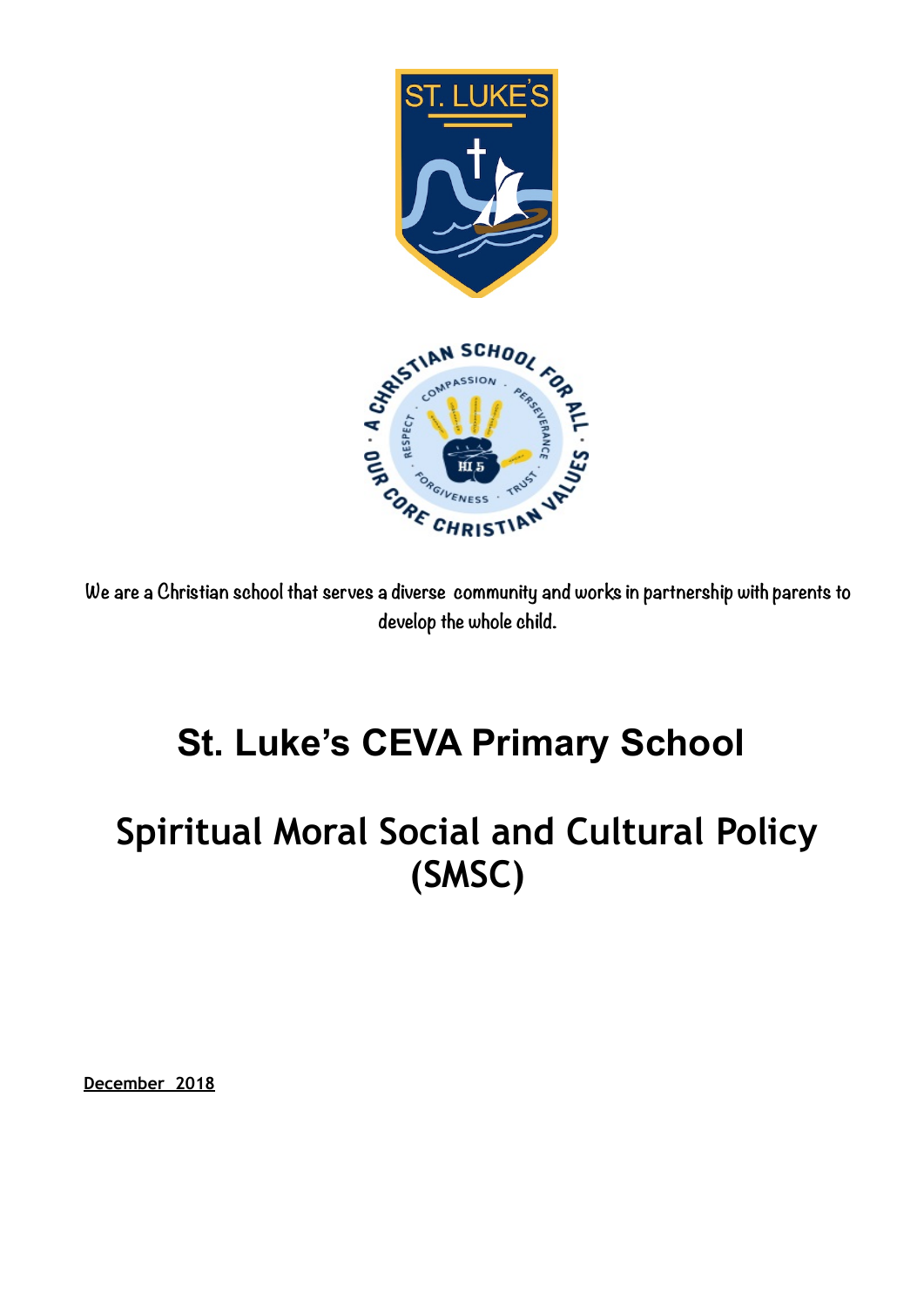#### **Introduction**

We recognise that the personal development of pupils - spiritually, morally, socially and culturally - plays a significant part in their ability to learn and achieve and for them to fully appreciate their place in their community and the wider world.

We therefore aim to provide an education that provides pupils with opportunities to explore and develop their own values and beliefs, spiritual awareness, high standards of personal behaviour, a positive caring attitude towards other people, an understanding of their social and cultural traditions and an appreciation of the diversity and richness of other cultures.

#### **This is a whole school issue.**

Our curriculum has been designed by the staff to be as relevant as possible to our children and to enhance their spiritual, moral, social and cultural development.

The integrity and spirituality of pupils from other faith backgrounds will be respected and explored. The diversity of spiritual traditions will be recognised, and pupils will be given access to alternative views.

Adults will model and promote expected behaviour, treating all people as unique and valuable individuals and showing respect for pupils and their families.

The school community will be a place where pupils can find acceptance for themselves as unique individuals as well as considering issues that affect us all.

Pupils learn to differentiate between right and wrong in as far as their actions affect other people. They will be encouraged to value themselves and others.

Pupils understand the need for rules and the need to abide by rules for the good of everyone. School and classroom rules reflect, reiterate, promote and reward acceptable behaviour and provide opportunities to celebrate pupils' work and achievements in line with the school's behaviour policy and our work around Growth Mindset (Dweck).

All curriculum areas seek to use illustrations and examples drawn from as wide a range of cultural contexts as possible. This will be reflected in teacher's planning and purchasing decisions.

## **General Aims**

- To ensure that everyone connected with the school is aware of our values and principles.
- To ensure a consistent approach to the delivery of SMSC issues through the curriculum and the general life of the school.
- To ensure that a pupil's education is set within a context that is meaningful and appropriate to their age, aptitude and background.
- To ensure that pupils know what is expected of them and why.
- To give each pupil a range of opportunities to reflect upon and discuss their beliefs, feelings and responses to personal experience.
- To enable pupils to develop an understanding of their individual and group identity.
- To enable pupils to begin to develop an understanding of their social and cultural environment and an appreciation of the many cultures that now enrich our society.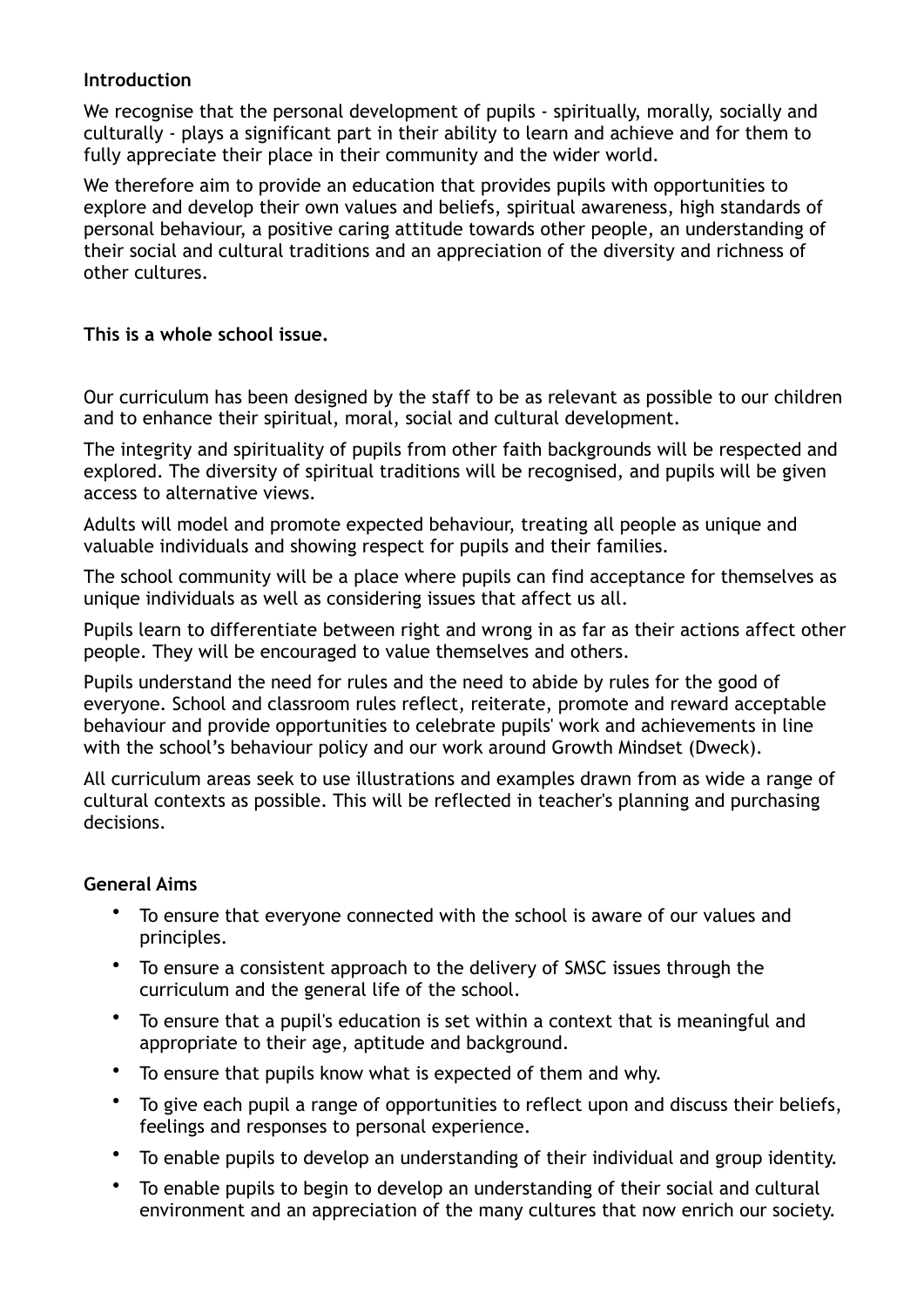• To give each pupil the opportunity to explore social and moral issues, and develop a sense of social and moral responsibility.

## **Spiritual Development**

As a school we aim to provide learning opportunities that will enable pupils to:

- Sustain their self-esteem in their learning experience through the development of a growth mindset approach.
- Develop their capacity for critical and independent thought.
- Foster their emotional life and express their feelings.
- Experience moments of stillness and reflection.
- Discuss their beliefs, feelings, values and responses to personal experiences.
- Form and maintain worthwhile and satisfying relationships.
- Reflect on, consider and celebrate the wonders and mysteries of life.

# **Moral development**

As a school we aim to provide learning opportunities that will enable pupils to:

- Recognise the unique value of each individual.
- Listen and respond appropriately to the views of others.
- Gain the confidence to cope with setbacks and learn from mistakes.
- Take initiative and act responsibly with consideration for others.
- Distinguish between right and wrong.
- Show respect for the environment.
- Take action for justice.
- Make informed and independent judgments.

## **Social Development**

As a school we aim to promote opportunities that will enable pupils to:

- Develop an understanding of their individual and group identity.
- Learn about service in the school and wider community.

## **Cultural Development**

As a school we aim to promote opportunities that will enable pupils to:

- Recognise the value and richness of cultural diversity in Britain, and how these influence individuals and society.
- Develop an understanding of their social and cultural environment.
- Develop an understanding of Britain's local, national, European, Commonwealth and global dimensions.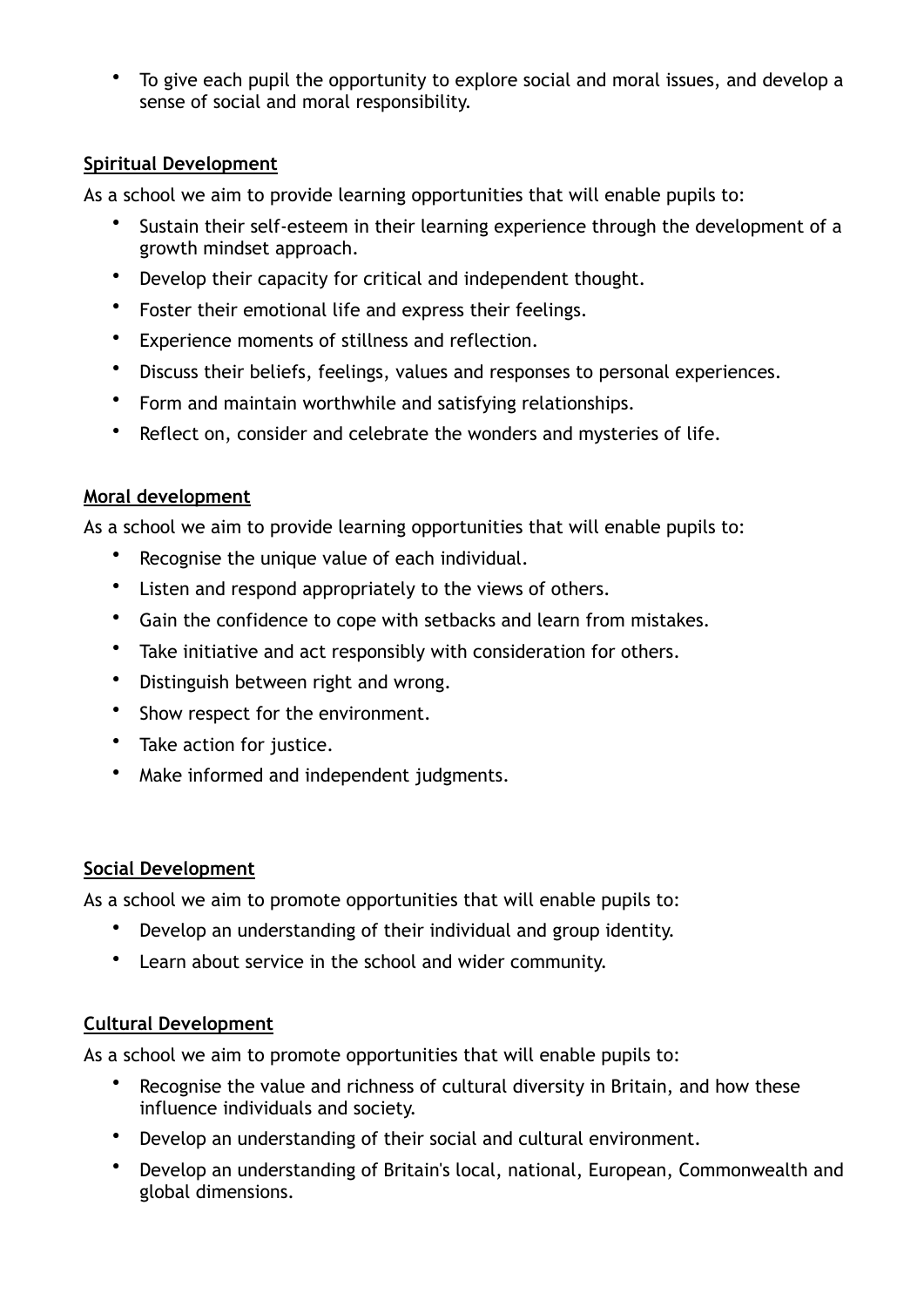# **Teaching and Organisation**

Development in SMSC will take place across all curriculum areas, within activities that encourage pupils to recognise the spiritual dimension of their learning, reflect on the significance of what they are learning, and to recognise any challenges that there may be to their own attitude and lifestyle.

All curriculum areas should seek illustrations and examples drawn from as wide a range of cultural contexts as possible.

Class discussions and Collective Worship will provide pupils opportunities to:

- Talk about personal experiences and feelings.
- Express and clarify their own ideas and beliefs.
- Speak about difficult events, eg bullying, death etc.
- Share thoughts and feelings with other people.
- Explore relationships with friends/family/others.
- Consider others' needs and behaviour.
- Show empathy.
- Develop self-esteem and a respect for others.
- Develop a sense of belonging.
- Develop the skills and attitudes that enable pupils to develop socially, morally, spiritually and culturally  $-$  eg empathy, respect, open mindedness, sensitivity, critical awareness

Many curriculum areas provide opportunities to:

- Listen and talk to each other.
- Learn an awareness of treating all as equals.
- Agree and disagree.
- Take turns and share equipment.
- Work cooperatively and collaboratively.

## **Practical activities to develop SMSC will include:**

- Working together in different groupings and situations.
- Encouraging the children to behave appropriately at meal times starting with YN.
- Taking responsibility e.g. Playground buddies, worship/faith leaders, class monitors, door monitors, register monitors, assembly monitors, cloakroom monitors, delivering messages and looking after younger children.
- Encouraging teamwork in PE and games.
- Showing appreciation of the performances of other children regardless of ability.
- Hearing music from different composers, cultures and genres e.g. Composer of the month.
- Meeting people from different cultures and countries.
- Participation in a variety of different educational visits.
- Participation in live performances.
- Use of assembly themes to explore important aspects of our heritage and other cultures e.g. festival days, the patron saints and national celebrations.
- Studying literature and art from different cultures supported by visits from writers and artists and participating in workshops.